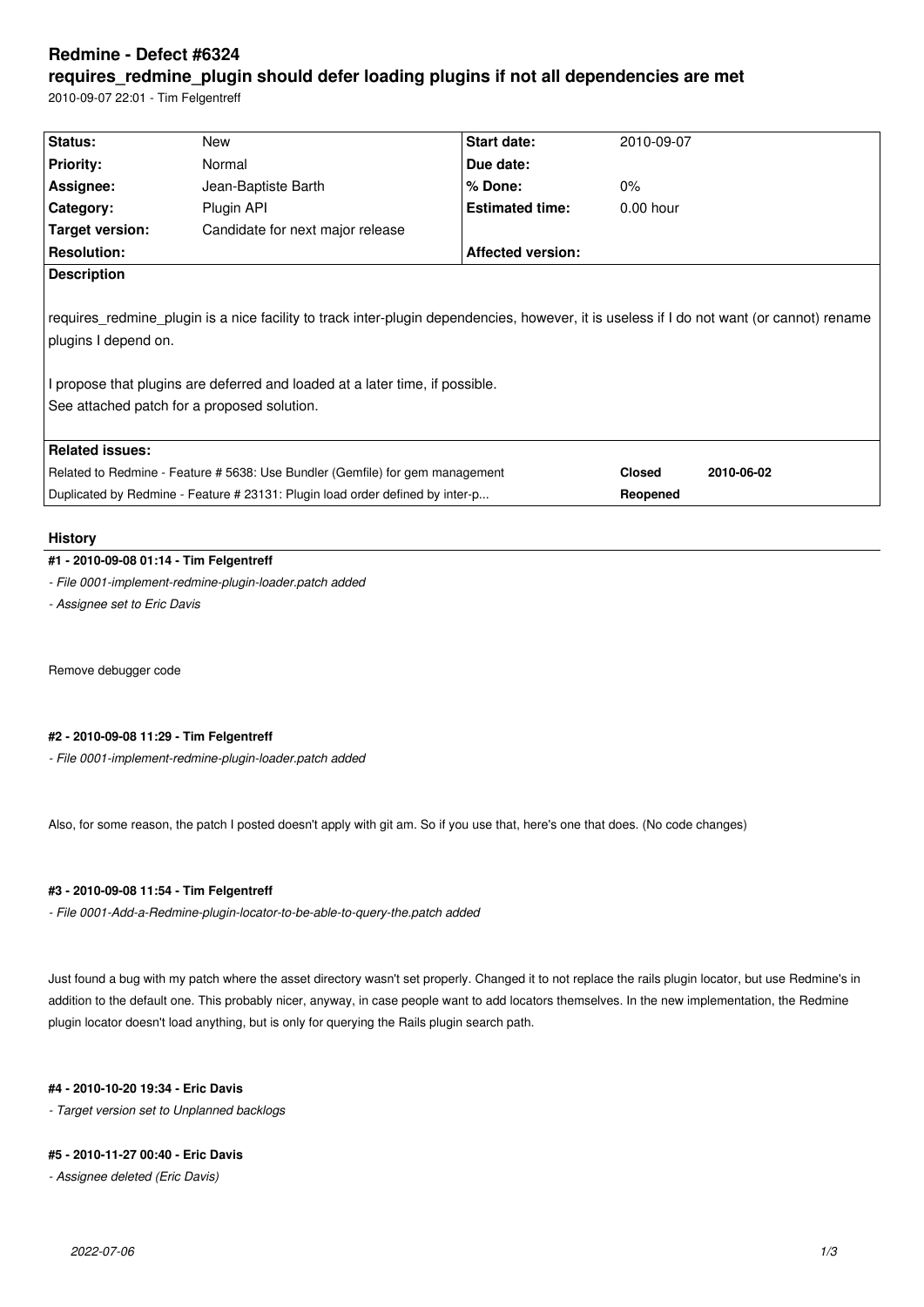#### **#6 - 2011-08-26 00:43 - Toshi MARUYAMA**

FYI: https://www.chiliproject.org/issues/256

#### **[#7 - 2014-01-22 13:14 - Massimo Ros](https://www.chiliproject.org/issues/256)sello**

For anyone not willing to patch the core, not requiring an end user to manage his environment.rb, I found the following workaround to be prepended on the dependent plugin's init.rb:

*dep = File.join(Rails.root,'plugins','<plugin name>') ActiveSupport::Dependencies.autoload\_paths += [File.join(dep, 'lib')] require\_dependency File.join(dep, 'init')*

#### **#8 - 2014-08-14 13:08 - Jean-Baptiste Barth**

- *File 6324\_defer\_plugin\_requirements\_evaluation.patch added*
- *Category set to Plugin API*
- *Assignee set to Jean-Baptiste Barth*
- *Target version changed from Unplanned backlogs to Candidate for next major release*

Sorry to be late at the party, but I'd like this issue solved as it bothers me from time to time.

I find Tim's proposed implementation a bit complex (and the one integrated in chiliproject is even more complex) where all we'd have to do is defer the requirement check until the end of Redmine::Plugin.load method. Sure it's not as evolved but I think it should be enough.

Here's a proposed patch, I'd like to hear some opinions before committing it, and if you see obvious advantages to Tim's/Chiliproject's approach, let me know.

# **#9 - 2014-08-26 15:57 - Vincent Robert**

It seems to be the simplest fix, straight-forward and easy to understand. The other implementations, much more complex, are error-prone processes in my opinion.

# **#10 - 2016-02-03 18:36 - Michael Krupp**

- *File init.rb added*
- *File init.rb added*

As this issue seems to make no real progress in any direction, I implemented Jean-Baptiste's Patch as a plugin. Just save them as plugins/000\_pluginloader/init.rb and plugins/zzz\_pluginloader/init.rb. done.